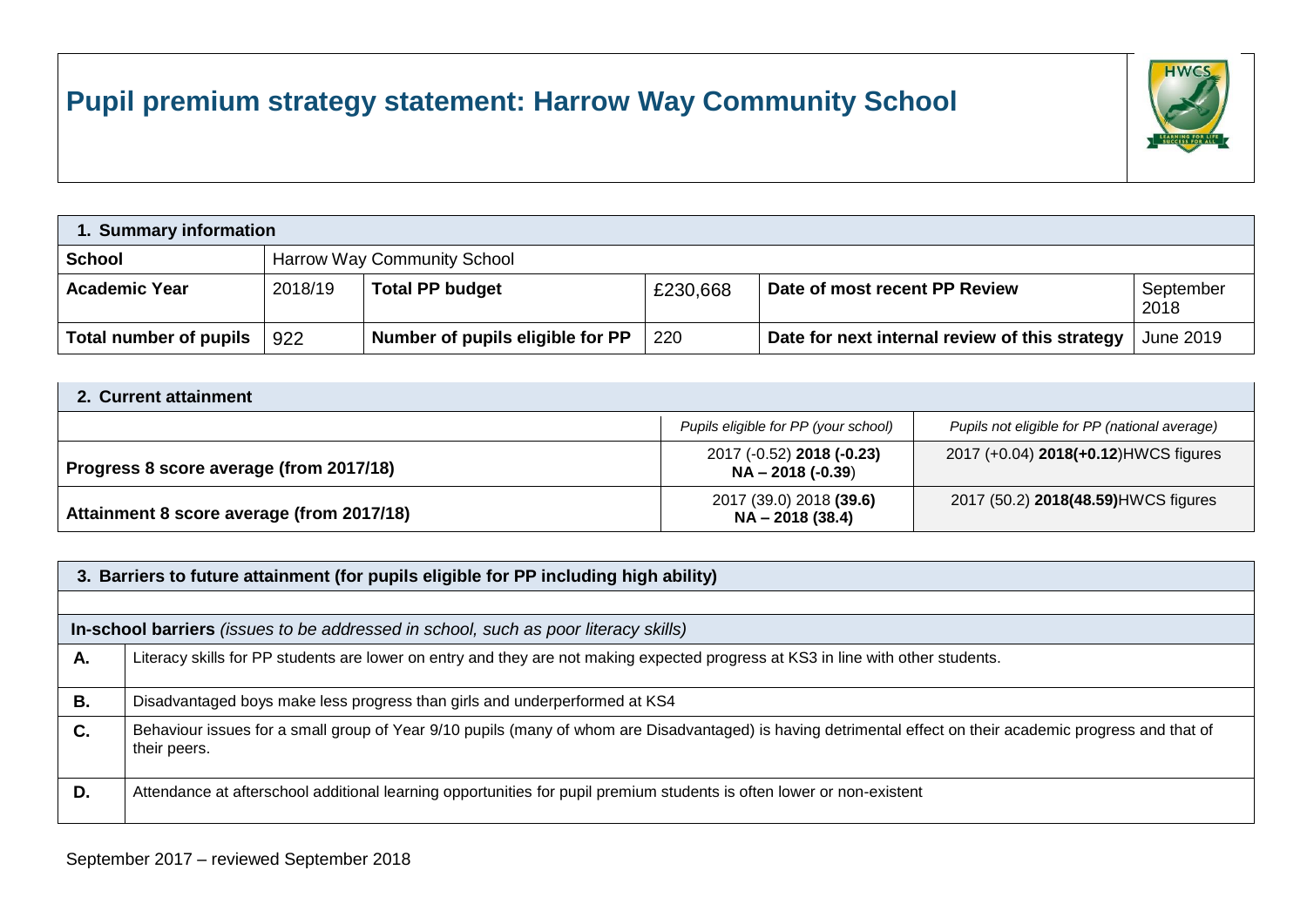| <b>External barriers</b> (issues which also require action outside school, such as low attendance rates) |
|----------------------------------------------------------------------------------------------------------|
| Both and FSM students are 8.52% (in line with national figure 8.5% (2017) compare to non FSM 4.62%       |

|           | 4. Outcomes                                                                                                    |                                                                                                                                                                                                                                                                                                                                                                                                                                                                                                                                                                                               |  |  |  |  |  |
|-----------|----------------------------------------------------------------------------------------------------------------|-----------------------------------------------------------------------------------------------------------------------------------------------------------------------------------------------------------------------------------------------------------------------------------------------------------------------------------------------------------------------------------------------------------------------------------------------------------------------------------------------------------------------------------------------------------------------------------------------|--|--|--|--|--|
|           | Desired outcomes and how they will be measured                                                                 | Success criteria                                                                                                                                                                                                                                                                                                                                                                                                                                                                                                                                                                              |  |  |  |  |  |
| Α.        | Good or outstanding levels of progress for Pupil Premium students at least in line with 'other' students.      | Disadvantaged students make progress by the end of the year that is at<br>least in line with 'other' students so that at least 50% exceed progress<br>targets and 100% meet expected targets (other students) still make at<br>least the expected progress. Evidenced using scheduled assessments<br>and testing. Focus on progress in core subjects but progress monitored in<br>all departments.                                                                                                                                                                                            |  |  |  |  |  |
| <b>B.</b> | Improved rates of progress and attainment for Disadvantaged boys.                                              | Students eligible for PP identified as high attaining from KS2 levels /prior<br>attainment/CATs make as much progress as 'other' pupils identified as<br>high attaining. Across year groups, 85% of these students who are boys<br>are on target for TMG at KS4. In year 7 and 8 effort and attitude is<br>positive for 85% these students. Where they are not, departments are<br>putting in place interventions, monitored by heads of departments and<br>SLT. At KS4 More Able Disadvantaged Boys make at least as much<br>progress as 'other' students and More Able Disadvantaged Girls. |  |  |  |  |  |
| C.        | Improved behaviour for targeted Year 8/9/10 students                                                           | Fewer behaviour incidents/points recorded for these students on SIMs.<br>Disadvantaged students supported to reduce sanctions/exclusions. Equal<br>or more positive effort and attitude is seen for pupil premium students<br>compared to non pupil premium students and if it is not departments and<br>Heads of Year have a plan to address this.                                                                                                                                                                                                                                           |  |  |  |  |  |
| D.        | Increased attendance rates for Disadvantaged Students and at after school additional learning<br>opportunities | Reduce the number of persistent absentees (PA) among pupils eligible<br>for PP to 9% or below. Overall absence among students eligible for PP<br>improves from 8.04% to less than 5 % in line with 'other' students.                                                                                                                                                                                                                                                                                                                                                                          |  |  |  |  |  |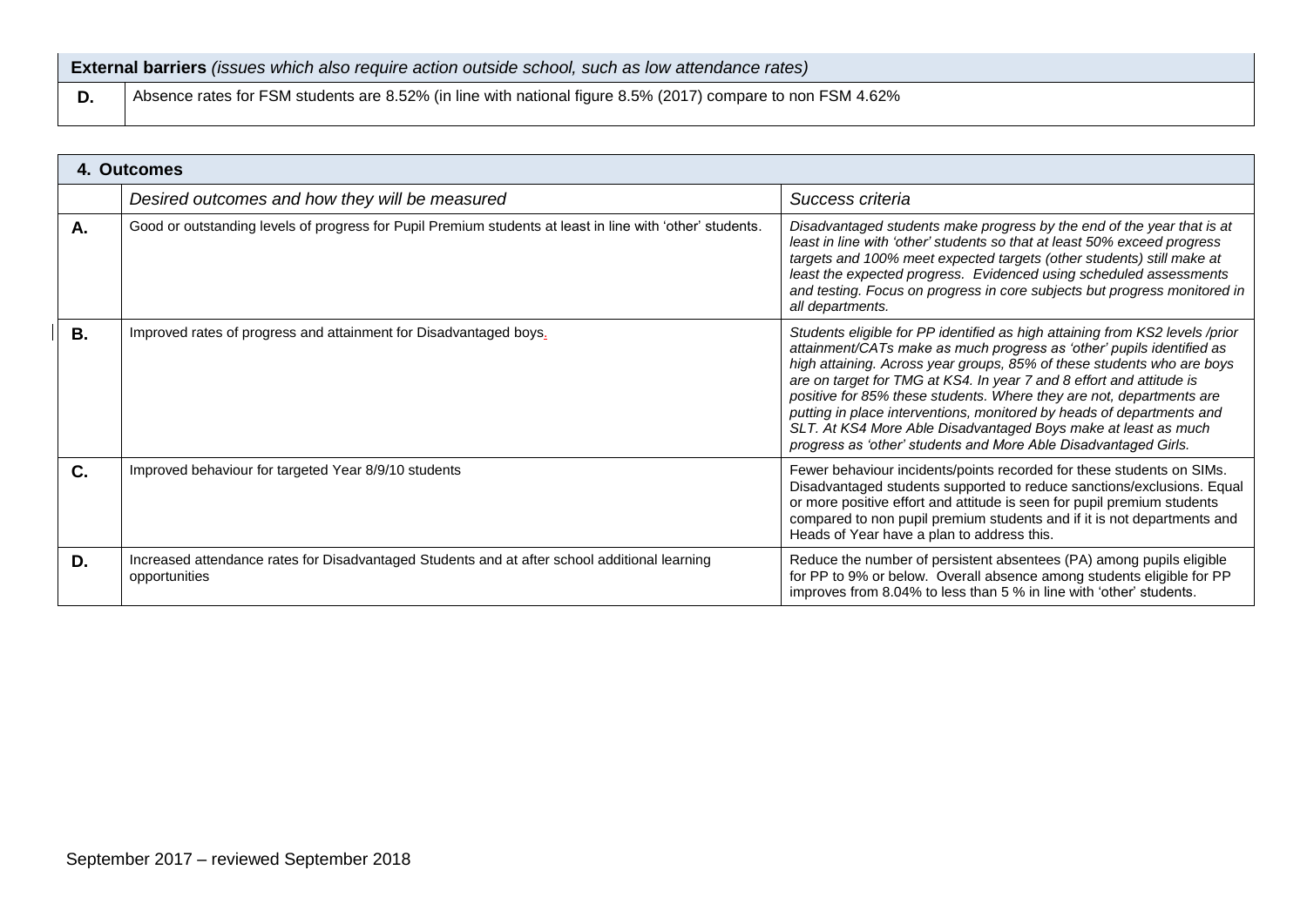| 5. Planned expenditure                                                                                                                                                                                      |                                                                                                                                                                                                                                                                                                                                                                                                                                         |                                                                                                                                                                                                                                                                                                                                                                                                                                                   |                                                                                                                                                                                           |                            |               |  |  |  |
|-------------------------------------------------------------------------------------------------------------------------------------------------------------------------------------------------------------|-----------------------------------------------------------------------------------------------------------------------------------------------------------------------------------------------------------------------------------------------------------------------------------------------------------------------------------------------------------------------------------------------------------------------------------------|---------------------------------------------------------------------------------------------------------------------------------------------------------------------------------------------------------------------------------------------------------------------------------------------------------------------------------------------------------------------------------------------------------------------------------------------------|-------------------------------------------------------------------------------------------------------------------------------------------------------------------------------------------|----------------------------|---------------|--|--|--|
| Academic year                                                                                                                                                                                               | 2018/19                                                                                                                                                                                                                                                                                                                                                                                                                                 |                                                                                                                                                                                                                                                                                                                                                                                                                                                   |                                                                                                                                                                                           |                            |               |  |  |  |
| The three headings below enable schools to demonstrate how they are using the Pupil Premium to improve classroom pedagogy, provide targeted support<br>and support whole school strategies.                 |                                                                                                                                                                                                                                                                                                                                                                                                                                         |                                                                                                                                                                                                                                                                                                                                                                                                                                                   |                                                                                                                                                                                           |                            |               |  |  |  |
|                                                                                                                                                                                                             | i. Quality of teaching for all                                                                                                                                                                                                                                                                                                                                                                                                          |                                                                                                                                                                                                                                                                                                                                                                                                                                                   |                                                                                                                                                                                           |                            |               |  |  |  |
| <b>Desired outcome</b>                                                                                                                                                                                      | <b>Chosen action/approach</b>                                                                                                                                                                                                                                                                                                                                                                                                           | What is the evidence<br>and rationale for this<br>choice?                                                                                                                                                                                                                                                                                                                                                                                         | How will you ensure it is<br>implemented well?                                                                                                                                            | <b>Staff lead</b>          | <b>Review</b> |  |  |  |
| Good or outstanding levels<br>A)<br>of progress for<br>Disadvantaged students at<br>least in line with 'other'<br>students<br>Improved rates of progress<br>B)<br>and attainment for<br>Disadvantaged boys. | Whole school focus on<br>attainment and progress of<br>Disadvantaged/SEND key<br>groups. Includes CPD and focus<br>for department planning<br>meetings and data meetings.<br>'Breaking Barriers to Learning'<br>booklet issued .Pupil Premium<br>department folders updated and<br>reissued to departments to<br>inform planning.                                                                                                       | Progress of Disadvantaged<br>students improving but not in<br>line with peers or national<br>figures.<br>Best practice researched and<br>selected to inform whole school<br>'Breaking Barriers to Learning'                                                                                                                                                                                                                                       | SIP, DIP and staff performance<br>management objectives explicitly<br>linked to Disadvantaged student<br>outcomes                                                                         | DLG/SLT                    | SIP review    |  |  |  |
| A) Good or outstanding levels<br>of progress for DAP<br>students at least in line with<br>'other' students<br>Improved rates of progress<br>B)<br>and attainment for<br>Disadvantaged boys.                 | Inset CPD focused on teaching<br>and learning strategies for<br>Disadvantaged students.<br>Continued focus on quality<br>feedback and questioning.<br>Introduction of "FIRST" mantra<br>to support staff practice, to<br>include simple removing of<br>barriers e.g. equipment, access<br>to after school provisions.<br>Higher staff/student ratio in<br>English and maths, ensure<br>correct setting for optimal<br>student progress. | Quality teaching first: We want<br>to offer high quality teaching to<br>all these pupils to drive up<br>results. Best practice<br>researched. Strong evidence to<br>support SIP/whole school focus.<br>In house training provided by<br>consistently outstanding<br>practioners over courses<br>provided by external suppliers -<br>no impact on cover meaning our<br>high quality staff are in front of<br>their classes as often as<br>possible | Metal, learning walk, Peer and<br>performance management<br>observations focused on teaching and<br>learning of Disadvantaged students.<br>Evidence from department planning<br>meetings. | MJS/DLG/C                  | SIP review    |  |  |  |
|                                                                                                                                                                                                             |                                                                                                                                                                                                                                                                                                                                                                                                                                         |                                                                                                                                                                                                                                                                                                                                                                                                                                                   |                                                                                                                                                                                           | <b>Total budgeted cost</b> | £26,000       |  |  |  |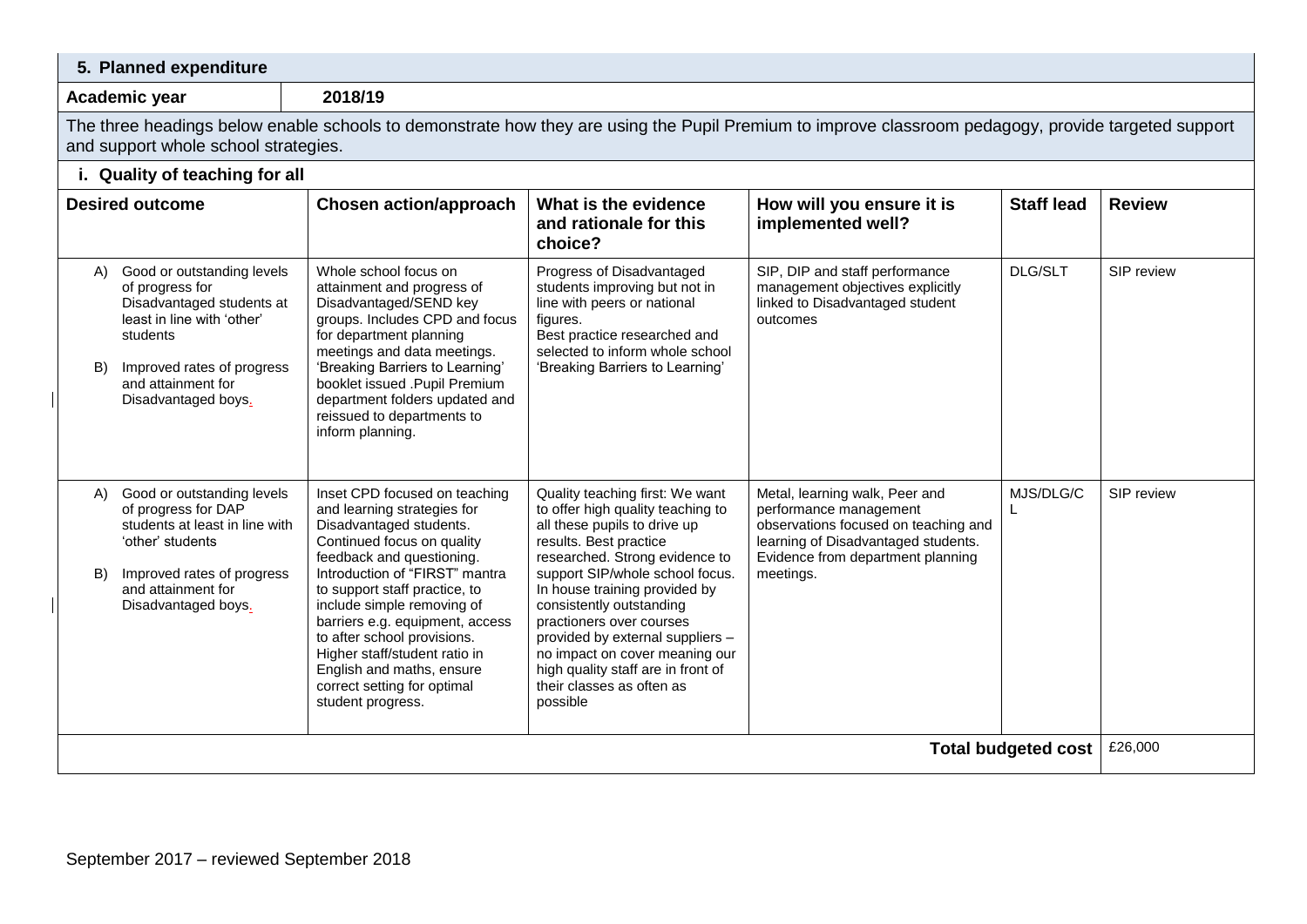| ii. Targeted support       |                                                                                                                                                                                                    |                                                                                                                                                                                                                                                                                                                                |                                                                                                                                                                                                                                               |                                                                                                                                                                                                      |                                    |                                            |  |
|----------------------------|----------------------------------------------------------------------------------------------------------------------------------------------------------------------------------------------------|--------------------------------------------------------------------------------------------------------------------------------------------------------------------------------------------------------------------------------------------------------------------------------------------------------------------------------|-----------------------------------------------------------------------------------------------------------------------------------------------------------------------------------------------------------------------------------------------|------------------------------------------------------------------------------------------------------------------------------------------------------------------------------------------------------|------------------------------------|--------------------------------------------|--|
|                            | <b>Desired outcome</b>                                                                                                                                                                             | <b>Chosen action/approach</b>                                                                                                                                                                                                                                                                                                  | What is the evidence<br>and rationale for this<br>choice?                                                                                                                                                                                     | How will you ensure it is<br>implemented well?                                                                                                                                                       | <b>Staff lead</b>                  | When will you<br>review<br>implementation? |  |
| B)                         | A) Good or outstanding levels<br>of progress for<br>Disadvantaged students at<br>least in line with 'other'<br>students<br>Improved rates of progress<br>and attainment for<br>Disadvantaged boys. | Focus for School/Department<br>improvement plans                                                                                                                                                                                                                                                                               | Progress of Boys/Pupil Premium<br>boys currently below that of their<br>peers<br>Best practice researched and<br>selected to inform whole school<br>'Breaking Barriers to Learning'                                                           | Regular meetings and feedback to<br>'Data War Room' meetings                                                                                                                                         | DLG/JPT                            | War Room Meetings                          |  |
| B)                         | A) Good or outstanding levels<br>of progress for<br>Disadvantaged students at<br>least in line with 'other'<br>students<br>Improved rates of progress<br>and attainment for<br>Disadvantaged boys. | Appropriate programme of<br>support in place to support<br>targeted disadvantaged students<br>in relevant subjects.                                                                                                                                                                                                            | Progress of Disadvantaged<br>students currently below that of<br>their peers<br>Best practice researched and<br>selected to inform whole school<br>'Breaking Barriers to Learning'                                                            | Case Review, monitoring, line<br>management meetings. 1-1, paired<br>reading, Arrow, Lexia/Linguaphone,<br>Period 7, homework and study<br>support. Mentoring. Meetings with<br>teachers/tutors/SLT. | DLG/KRW,<br><b>SLT</b>             | SIP review                                 |  |
|                            | D - Increased attendance rates<br>for Disadvantaged Students                                                                                                                                       | Welfare and Attendance officer<br>responsible for monitoring and<br>supporting attendance<br>Appropriate support via Flexible<br>Learning Centre Tutor Group.<br>Support planned for<br>Disadvantaged students with<br>below expected attendance.<br>School attendance reward<br>system supported and adjusted<br>if necessary | Many statistics and guidance<br>including NfER advice for school<br>leaders identifies addressing<br>attendance as a key step for<br>supporting student progress.<br>Other initiatives cannot have<br>impact if students are not in<br>school | Case Review, monitoring of<br>attendance figures, line management<br>meetings, Parents of persistent non-<br>attenders contacted and support<br>plans in place for all year groups. SLT<br>meetings  | <b>KRW/JMC</b><br>Heads of<br>Year | Termly                                     |  |
| <b>Total budgeted cost</b> |                                                                                                                                                                                                    |                                                                                                                                                                                                                                                                                                                                |                                                                                                                                                                                                                                               |                                                                                                                                                                                                      |                                    | £185,268                                   |  |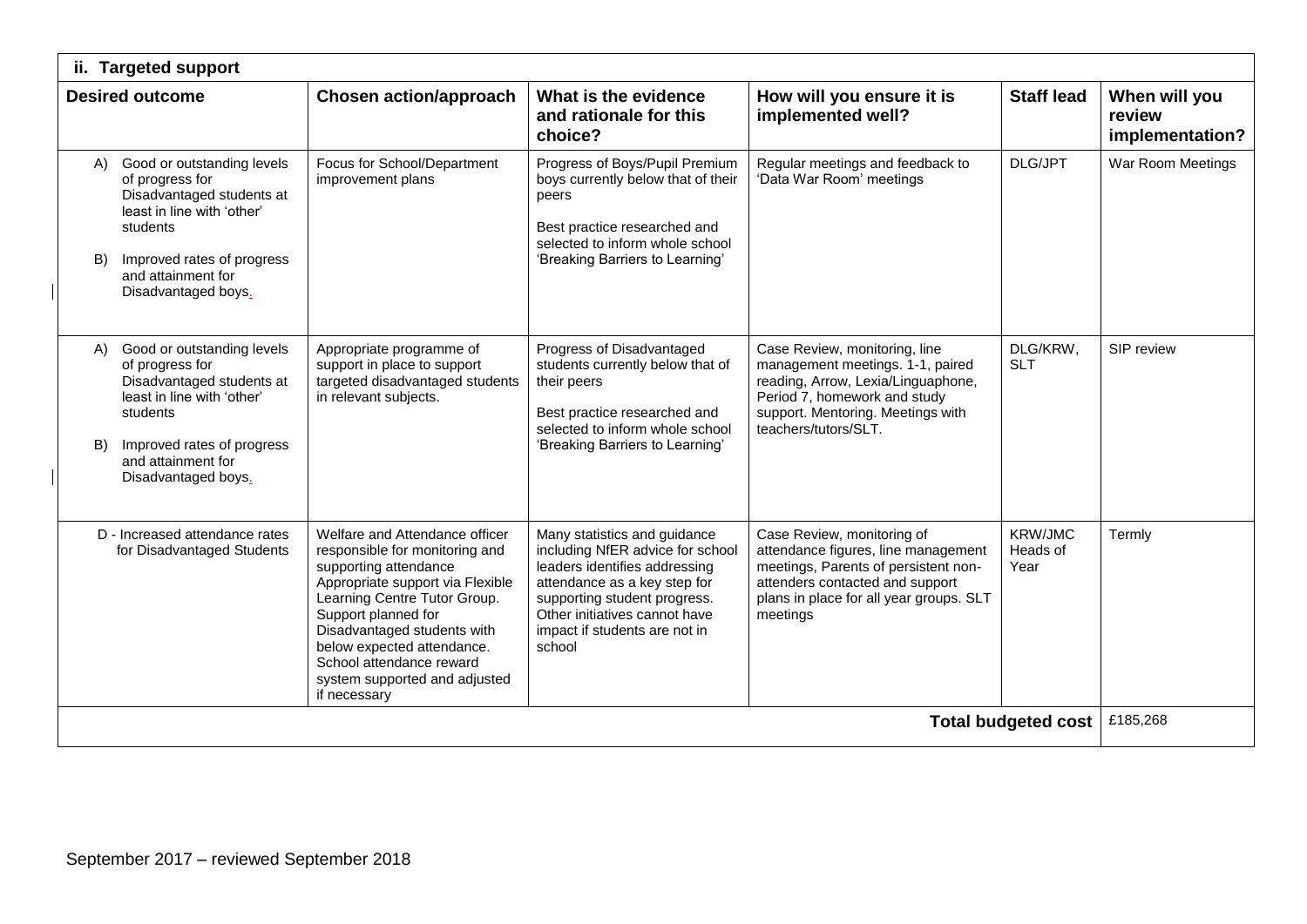| iii. Other approaches      |                                                            |                                                                                                                                           |                                                                                                                                                                |                                                                       |                       |                                            |  |
|----------------------------|------------------------------------------------------------|-------------------------------------------------------------------------------------------------------------------------------------------|----------------------------------------------------------------------------------------------------------------------------------------------------------------|-----------------------------------------------------------------------|-----------------------|--------------------------------------------|--|
| <b>Desired outcome</b>     |                                                            |                                                                                                                                           | What is the evidence<br>and rationale for this<br>choice?                                                                                                      | How will you ensure it is<br>implemented well?                        | <b>Staff lead</b>     | When will you<br>review<br>implementation? |  |
| C)                         | Improved behaviour for<br>targeted Year 9/10 students      | Protecting Learning Detention<br>SLT support for embedded<br>behaviour management<br>procedure                                            | Supporting quality teaching and<br>progress for all students by<br>offering immediate SLT support<br>for targeted students. Support<br>for all and a deterrent | Behaviour points, case reviews, year<br>team line management meetings | <b>KRW/SLT</b>        | Termly                                     |  |
| C)                         | Improved behaviour for<br>targeted Year 8/9/10<br>students | Targeted support and<br>interventions in place based on<br>individual student needs -<br>medium and long term plans.<br>Reduction in FTE. | Different support packages in<br>place to take into account the<br>differing needs of students.<br>Support for staff and progress of<br>all students           | Behaviour points, case reviews, year<br>team line management meetings | KRW / Year<br>leaders | <b>Case Reviews</b>                        |  |
| <b>Total budgeted cost</b> |                                                            |                                                                                                                                           |                                                                                                                                                                |                                                                       |                       | £19,400                                    |  |

| 6. Review of expenditure                                                                                           |                                                                               |                                |                         |           |                                                     |                                                                                                      |                                                                                                                                                              |
|--------------------------------------------------------------------------------------------------------------------|-------------------------------------------------------------------------------|--------------------------------|-------------------------|-----------|-----------------------------------------------------|------------------------------------------------------------------------------------------------------|--------------------------------------------------------------------------------------------------------------------------------------------------------------|
| 2017/18                                                                                                            |                                                                               |                                |                         |           |                                                     |                                                                                                      |                                                                                                                                                              |
| i. Quality of teaching for all                                                                                     |                                                                               |                                |                         |           |                                                     |                                                                                                      |                                                                                                                                                              |
| <b>Desired outcome</b>                                                                                             |                                                                               | <b>Chosen action/approach</b>  | for PP, if appropriate. |           |                                                     | <b>Estimated impact:</b> Did you meet the success<br>criteria? Include impact on pupils not eligible | <b>Lessons learned</b><br>(and whether you will continue with this<br>approach)                                                                              |
| A - Good or outstanding levels of<br>progress for Disadvantaged students<br>at least in line with 'other' students | Whole school focus on<br>attainment and progress of<br>Disadvantaged/SEND key |                                | maths and science       |           | The gap is closing in English strongly, and also in |                                                                                                      | Targeted work in English, settings and group<br>movements, revision sessions well attended, revision<br>guides given in maths. Tassomai paid for targeted to |
|                                                                                                                    |                                                                               | groups. Includes CPD and focus |                         | <b>PP</b> | Non PP                                              |                                                                                                      | specific classes and PP students                                                                                                                             |
| B - Improved rates of progress and<br>attainment for Disadvantaged boys.                                           | for 'triad' professional                                                      |                                | English 4+              | 76.1      | 78                                                  |                                                                                                      |                                                                                                                                                              |
|                                                                                                                    | development groups. 'Breaking<br>Barriers to Learning' booklet                |                                | English 5+              | 41.9      | 66                                                  |                                                                                                      |                                                                                                                                                              |
| issued and launched to staff to                                                                                    |                                                                               |                                | Maths $4+$              | 60.5      | 70.1                                                |                                                                                                      |                                                                                                                                                              |
|                                                                                                                    | inform practice.                                                              |                                | Maths $5+$              | 37.2      | 53.5                                                |                                                                                                      |                                                                                                                                                              |
|                                                                                                                    |                                                                               |                                | Science 4+              | 73.5      | 78.2                                                |                                                                                                      |                                                                                                                                                              |
|                                                                                                                    |                                                                               |                                | Science 5+              | 38.2      | 49.6                                                |                                                                                                      |                                                                                                                                                              |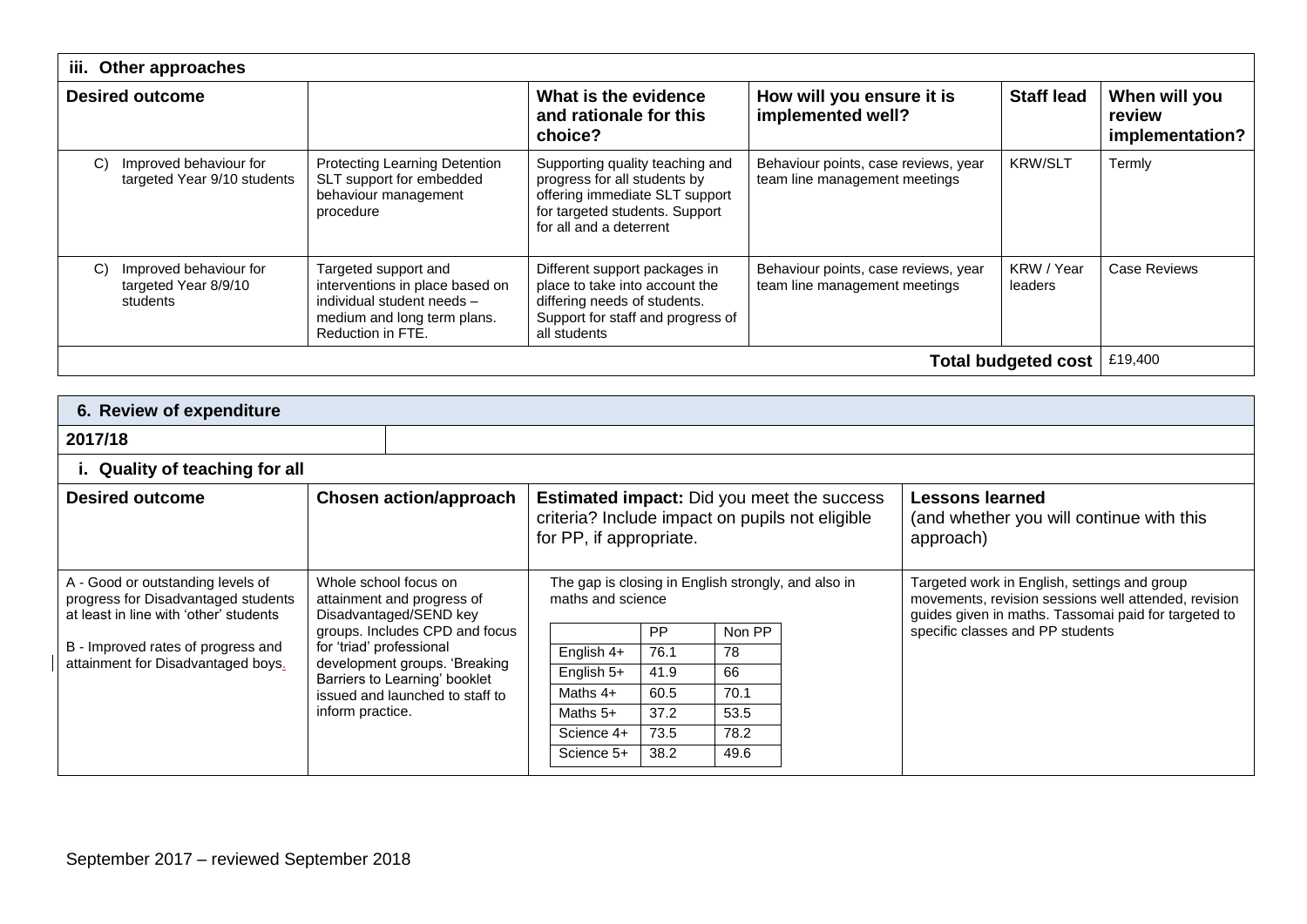| A - Good or outstanding levels of<br>progress for Disadvantaged students<br>at least in line with 'other' students<br>B - Improved rates of progress and<br>attainment for Disadvantaged boys. | Inset CPD focused on teaching<br>and learning strategies for<br>Disadvantaged students.<br>Continued focus on quality<br>feedback and questioning                                                                                                                                                                              | Teachers aware of who students are and planning to met<br>their needs more in classes evidenced in metal and<br>learning walk monitoring                                                                                                               | Leadership of the subject leader has the biggest<br>impact - English.                                                                                                                                                                                                                                                                                               |
|------------------------------------------------------------------------------------------------------------------------------------------------------------------------------------------------|--------------------------------------------------------------------------------------------------------------------------------------------------------------------------------------------------------------------------------------------------------------------------------------------------------------------------------|--------------------------------------------------------------------------------------------------------------------------------------------------------------------------------------------------------------------------------------------------------|---------------------------------------------------------------------------------------------------------------------------------------------------------------------------------------------------------------------------------------------------------------------------------------------------------------------------------------------------------------------|
| ii. Targeted support                                                                                                                                                                           |                                                                                                                                                                                                                                                                                                                                |                                                                                                                                                                                                                                                        |                                                                                                                                                                                                                                                                                                                                                                     |
| <b>Desired outcome</b>                                                                                                                                                                         | <b>Chosen action/approach</b>                                                                                                                                                                                                                                                                                                  | <b>Estimated impact:</b> Did you meet the success<br>criteria? Include impact on pupils not eligible<br>for PP, if appropriate.                                                                                                                        | <b>Lessons learned</b><br>(and whether you will continue with this<br>approach)                                                                                                                                                                                                                                                                                     |
| A - Good or outstanding levels of<br>progress for Disadvantaged students<br>at least in line with 'other' students<br>B - Improved rates of progress and<br>attainment for Disadvantaged boys. | Member of staff designated TLR<br>responsible for Boy's Progress.<br>Focus for School/Department<br>improvement plans                                                                                                                                                                                                          | Regular tracking of boys and meetings with parents and<br>key staff helped to prevent drift of these boys.                                                                                                                                             | Need to keep staff fully informed and act quickly to<br>support where effort is below required level. In reality<br>this was part of the wider work of the team on a<br>Thursday and was more than one persons<br>responsibility.                                                                                                                                   |
| A - Good or outstanding levels of<br>progress for Disadvantaged students<br>at least in line with 'other' students<br>B - Improved rates of progress and<br>attainment for Disadvantaged boys. | Appropriate programme of<br>support in place to support<br>targeted Disadvantaged<br>students in relevant subjects.                                                                                                                                                                                                            | English this made a big difference.<br>The biggest difference is quality teaching in the<br>classroom. Not all subjects were as focussed on<br>the targeted intervention outside the classroom,<br>but they were clear of priorities in the classroom. | English this made a big difference.<br>The biggest difference is quality teaching in the classroom.<br>Not all subjects were as focussed on the targeted<br>intervention outside the classroom, but they were clear of<br>priorities in the classroom                                                                                                               |
| D - Increased attendance rates for<br><b>Disadvantaged Students</b><br>iii. Other approaches                                                                                                   | Welfare and Attendance officer<br>responsible for monitoring and<br>supporting attendance<br>Appropriate support via Flexible<br>Learning Centre Tutor Group.<br>Support planned for<br>Disadvantaged students with<br>below expected attendance.<br>School attendance reward<br>system supported and adjusted<br>if necessary | This remains static but mostly in line with national                                                                                                                                                                                                   | The attendance officer had additional responsibilities<br>last year and this impacted on her ability to focus on<br>attendance. This academic year returns her focus to<br>attendance and has already shown impact in term 1<br>attendance especially in year 11. Heads of year are<br>targeting attendance as a major push this year and<br>are meeting regularly. |

September 2017 – reviewed September 2018